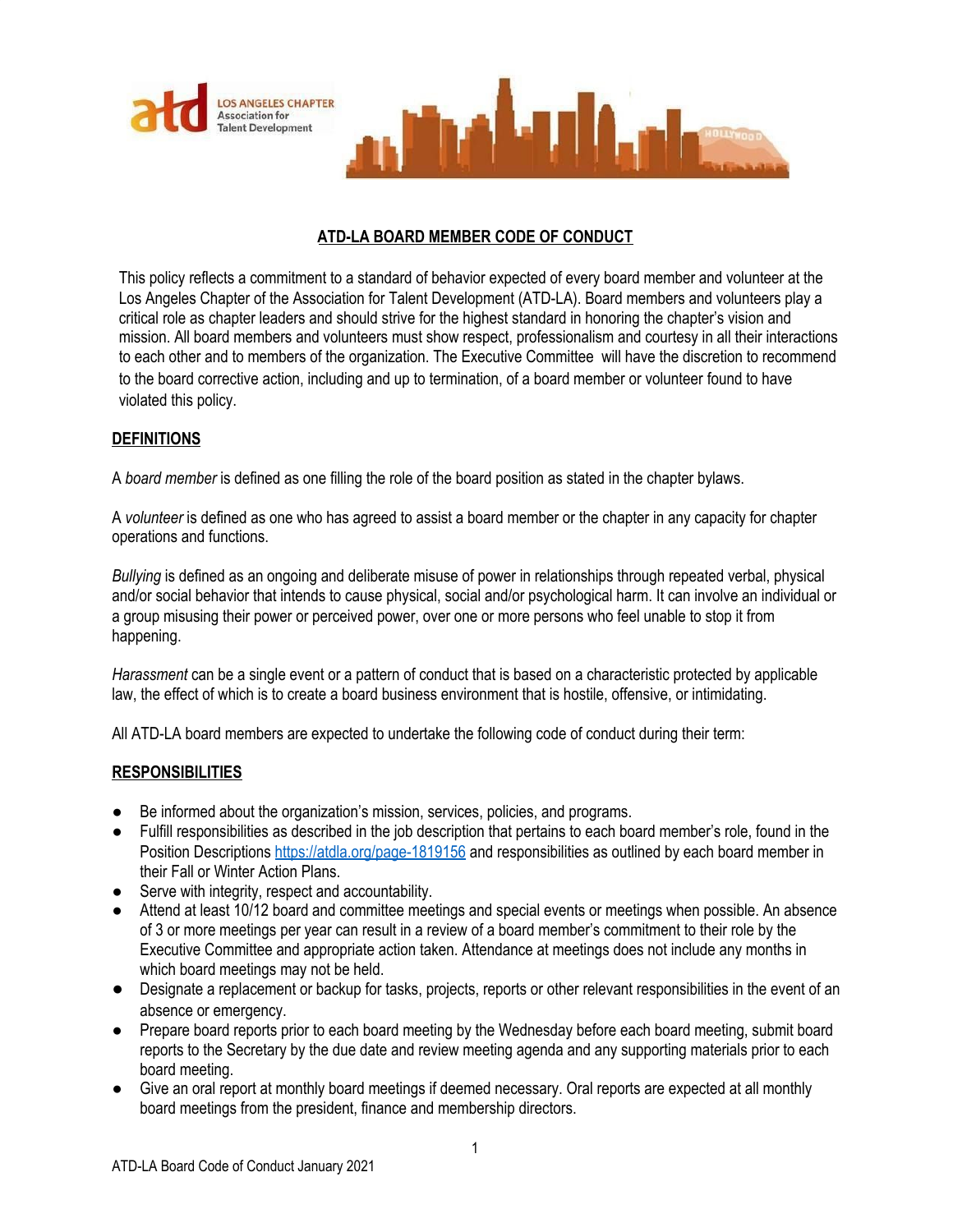



- Inform others about the organization. Advocate for the organization. Serve as an ambassador for ATD-LA.
- Suggest possible nominees to the board who can make significant contributions to the work of the board.

## **COMMUNICATION**

- Conduct all written or verbal communication with other board members, chapter administrators, peers, members or volunteers with respect and courtesy and refrain from slander, accusations or false information in any and all communications.
- In the event of conflict of interest or misunderstandings between board members, chapter administrators or volunteers, adopt the following protocols for resolving the conflict:
	- Request an in-person or virtual meeting with the Executive Committee to apprise them about the issue at hand.
	- Refrain from sending any further emails to anyone that can exacerbate the situation.
	- Follow steps or actions to rectify the situation as laid out by the president and/or committee assigned to resolve the situation.

## **CONDUCT, RESPECT & PROFESSIONALISM**

- Demonstrate professional competence, fairness, impartiality, efficiency, and effectiveness. Promote a positive atmosphere at all board meetings or chapter events.
- Serve with respect, concern, courtesy, and responsiveness in carrying out the organization's mission.
- Demonstrate the highest standards of personal integrity, honesty, and fortitude in all activities in order to inspire confidence and trust in our activities.
- Refrain from investigating or discussing another board member's performance without the Executive Committee's authorization.
- While confidential and/or sensitive information such as financial, personal and other matters concerning the organization, donors, staff or members may be included in board materials or discussed from time to time, board members must uphold the confidentiality nature of such information.
- Examples of behavior that should be avoided includes but is not limited to:
	- Aggressive behavior such as shouting, abusive language, threats of violence, making accusations or demands, or non-verbal expressions of aggression;
	- Behavior that a reasonable person would find to be demeaning, discriminating, humiliating, harassing, or bullying;
	- Communicating with an officer, president, chapter administrator or volunteer either verbally or in writing using offensive or unprofessional language or tone that would be perceived as a personal attack toward an individual, including Board Member to Board Member.

#### **LEAVE OF ABSENCE**

● A board member may request a leave of absence from the board for health, work, or other reasons that make the board member unable to participate fully or complete assignments during a term. A board member can take a three-month leave during the first year of their term. This time will count toward the requirement to fulfill the board member's duties. If a board member is unable to fulfill the requirements for completing their duties, then a president can reassign tasks or the issue can be presented to the Executive Committee for a decision.